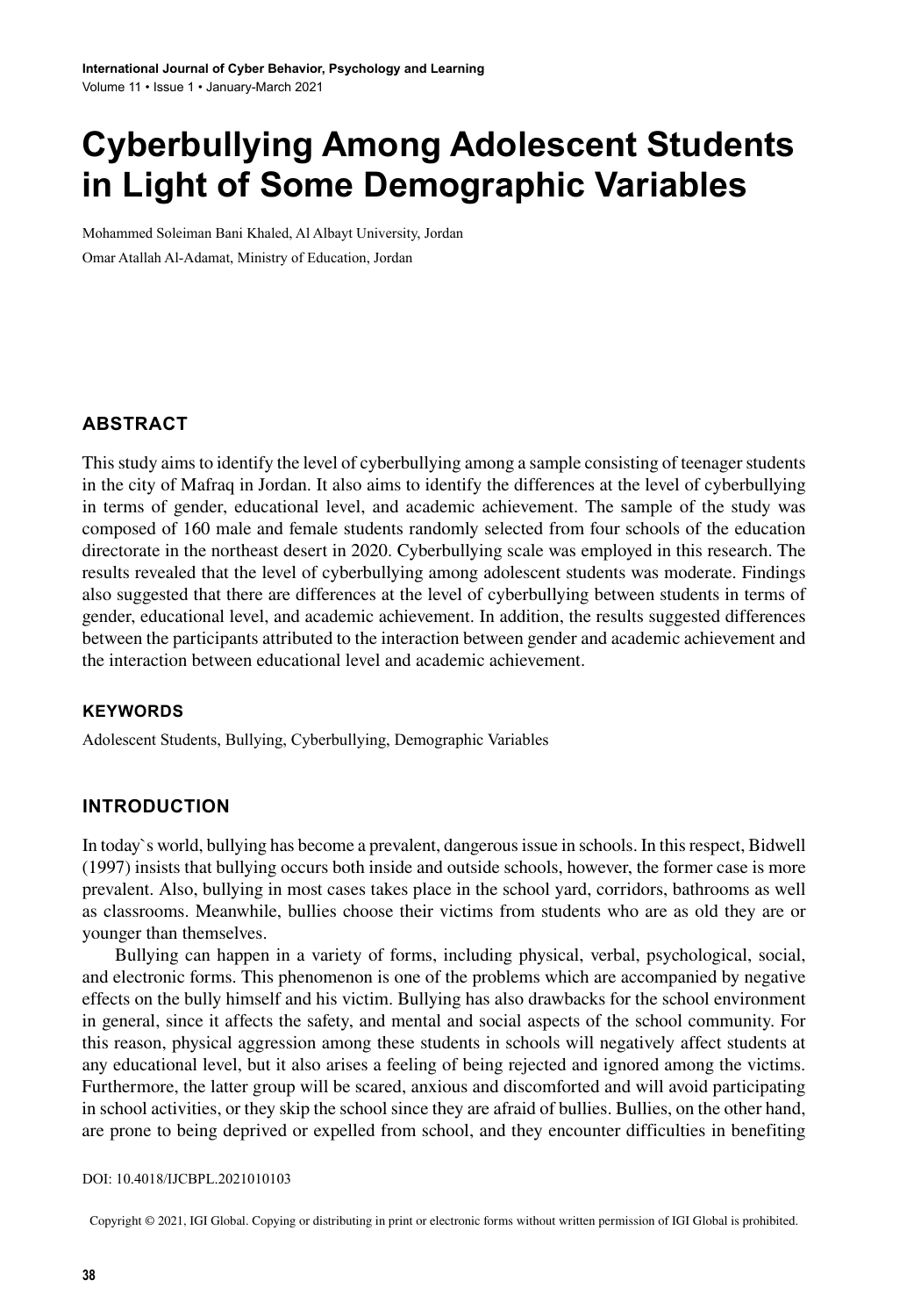from the provided programs. Additionally, these individuals will be engaged in dangerous criminal conducts (Stephens, 2006).

With the advancements seen in employing information technology and network sites in recent years, researches have placed more emphasis on cyberbullying, which some deemed it one form of conventional bullying that is manifested in a new form (Berne et al., 2013; Stewart et al, 2014).

Menesini, Nocentini and Calussi (2011) categorized cyberbullying according to the nature of abuse: 1-Written-verbal, which includes behaviors that involve verbal or written bullying, such as phone calls, text messages and email messages; 2-Visual, which incorporates kinds of abuse that involve visual forms of bullying such as distributing offensive and embarrassing pictures; 3-Impersonation, which refers to the most developed kinds of abuses represented in benefiting from one's identity, such as accessing one`s personal information or using someone else`s account; 4-Exclusion, which refers to determining who is allowed to join a given group and who is not. For example, excluding a member from groups or chatrooms.

According to Hinduja and Patchin (2008), cyberbullying is a repetitive, deliberate harm to others using electronic systemslike computer and cellphone. Juvoven and Gross(2008), however, deem this concept to be employing the internet or any e-communication systems to insult and threaten someone else. A number of definitions have been given for the cyberbullying concept. Furthermore, Akbulut and Eristi (2011), for instance, consider cyberbullying to be deliberately employing e-communication means to cause a repetitive damage to an individual or a group of people.

El-Shennawy (2014) stated that the differences between traditional bullying and cyberbullying are due to the characteristics of the electronic device and the modern technologies used, which facilitates the bully's ability to hide; This makes electronic bullying more attractive and widespread among users of electronic means of communication, in addition to the ease with which content is transmitted, and the weakness of emotional sympathy that emerges from the fact that the bully does not see the effects of his/her actions on the victim.

Although numerous studies of school bullying have found that boys are more likely to be victims, the extent of gender differencesin cyberbullying is unclear (Schneider, O`Donnell, Stueve & Coulter, 2012). The personality of the cyberbully is characterized by many traits, as follows (Calvete et al, 2010; Çam & Isbulan, 2012):

Being more aggressive in problem solving, suffering from mental disorders (depression - fear - anxiety), having difficulty positively assessing social interaction, freedom to use technology, low social skills, low stress tolerance, medium and high economic level, and addictive (excessive using) the Internet, and viewing his/her victimsin an inferior way, and using other forms of bullying (physical - verbal - emotional - social).

There are many theories explaining cyberbullying, including the following.

The theory of social ranks and the exercise of power: This theory assumes that peer practice is a hierarchical structure, through which peers use aggression against a number of their peers with the aim of controlling them and exercising power, reaching social rank and status among the peer group, possessing the largest balance of power, and accessing available resources, and when peers are subject to this control through intense fear, escape or crying, force is imposed on them and control over them, and this may continue for long periods, as the victim does not have the balance of power or social standing that enables her to resist or defend herself (Beran & Li, 2007).

General Strain Theory: The General Strain Theory explainsthe processes of deviation and break of the law through the forces and motives inherent in the social construction, or through the response to accidents and constructive circumstances, which acts as pressures or anxieties, especially when there is no opportunity to achieve their socially acceptable goals The sources of stress do not depend on the frustration experienced by the individual when they block the paths in front of him to achieve a goal, but also include the negative feelings that occur in various social situations (Hay, Meldrum & Mann, 2010).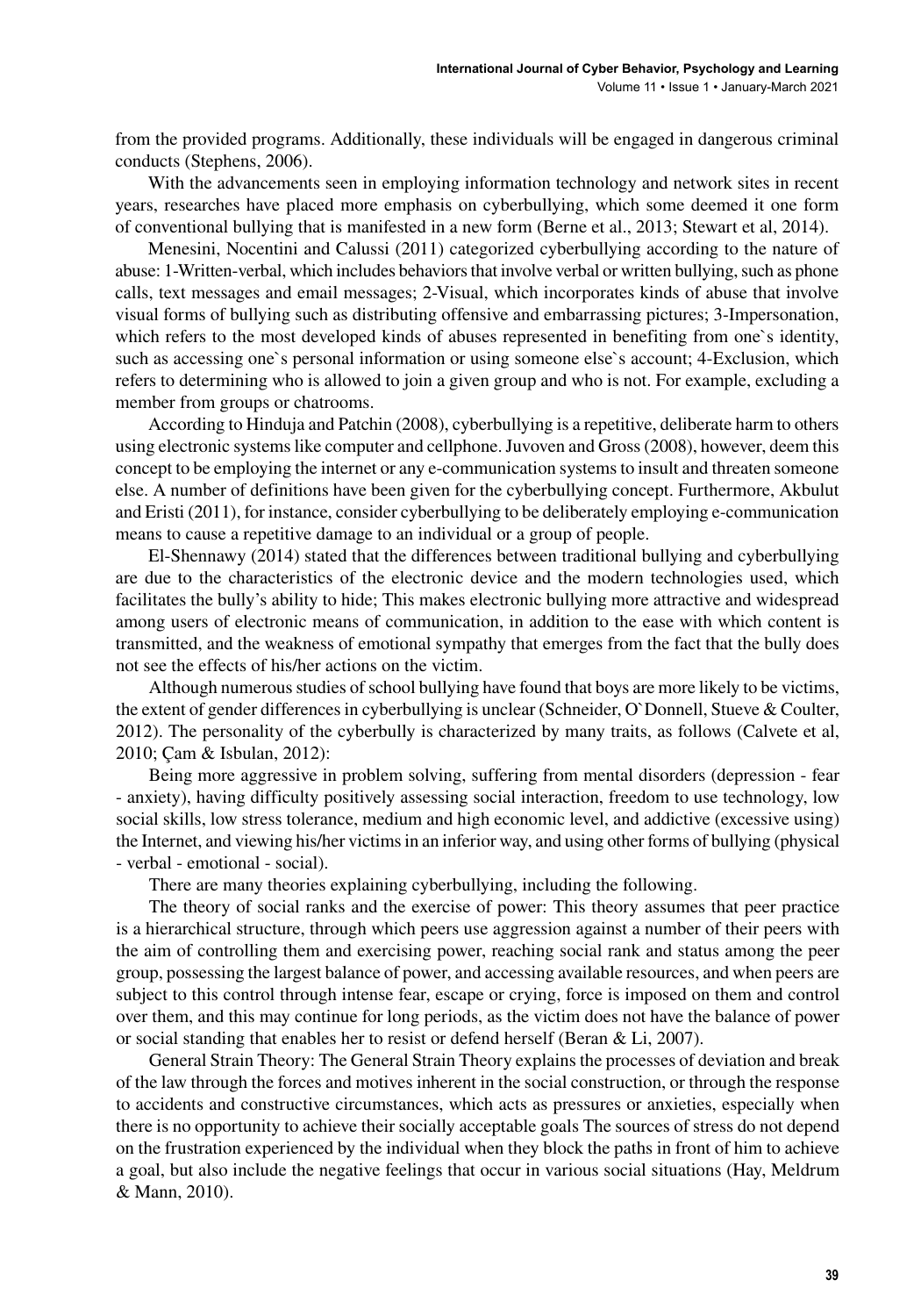10 more pages are available in the full version of this document, which may be purchased using the "Add to Cart" button on the publisher's webpage: [www.igi-](http://www.igi-global.com/article/cyberbullying-among-adolescent-students-in-light-of-some-demographic-variables/271999)

[global.com/article/cyberbullying-among-adolescent-students-](http://www.igi-global.com/article/cyberbullying-among-adolescent-students-in-light-of-some-demographic-variables/271999)

[in-light-of-some-demographic-variables/271999](http://www.igi-global.com/article/cyberbullying-among-adolescent-students-in-light-of-some-demographic-variables/271999)

# Related Content

### Perceptions of Social Media Impact on Social Behavior of Students: A Comparison Between Students and Faculty

Khairuddin Hashim, Laila Al-Sharqi and Ibrahim Kutbi (2019). Multigenerational Online Behavior and Media Use: Concepts, Methodologies, Tools, and Applications (pp. 92-103).

[www.irma-international.org/chapter/perceptions-of-social-media-impact-on-social-behavior-of](http://www.irma-international.org/chapter/perceptions-of-social-media-impact-on-social-behavior-of-students/220936)[students/220936](http://www.irma-international.org/chapter/perceptions-of-social-media-impact-on-social-behavior-of-students/220936)

# The Impact of Ethnically Matched Animated Agents (Avatars) in the Cognitive Restructuring of Irrational Career Beliefs Held by Young Women: Diverse Findings from Four Randomized Clinical Trials

Robyn L. Hacker, Amanda O. Hardy, Jacqueline Webster, Xue (Yidan) Zhang, John J. Horan, Robert K. Atkinson and Judith Homer (2015). International Journal of Cyber Behavior, Psychology and Learning (pp. 1-12).

[www.irma-international.org/article/the-impact-of-ethnically-matched-animated-agents-avatars-in](http://www.irma-international.org/article/the-impact-of-ethnically-matched-animated-agents-avatars-in-the-cognitive-restructuring-of-irrational-career-beliefs-held-by-young-women/134386)[the-cognitive-restructuring-of-irrational-career-beliefs-held-by-young-women/134386](http://www.irma-international.org/article/the-impact-of-ethnically-matched-animated-agents-avatars-in-the-cognitive-restructuring-of-irrational-career-beliefs-held-by-young-women/134386)

# The Privacy Paradox in the Big Data Era? No Thanks, We Are the E-People: The E-People in the Big Data Era

Marco Vassallo (2019). International Journal of Cyber Behavior, Psychology and Learning (pp. 32-47).

[www.irma-international.org/article/the-privacy-paradox-in-the-big-data-era-no-thanks-we-are-the](http://www.irma-international.org/article/the-privacy-paradox-in-the-big-data-era-no-thanks-we-are-the-e-people/236159)[e-people/236159](http://www.irma-international.org/article/the-privacy-paradox-in-the-big-data-era-no-thanks-we-are-the-e-people/236159)

### Cyberbullying Bystanders: Gender, Grade, and Actions among Primary and Secondary School Students in Australia

Marilyn Anne Campbell, Chrystal Whiteford, Krystle Duncanson, Barbara Spears, Des Butler and Phillip Thomas Slee (2020). Developing Safer Online Environments for Children: Tools and Policies for Combatting Cyber Aggression (pp. 113-129). [www.irma-international.org/chapter/cyberbullying-bystanders/241502](http://www.irma-international.org/chapter/cyberbullying-bystanders/241502)